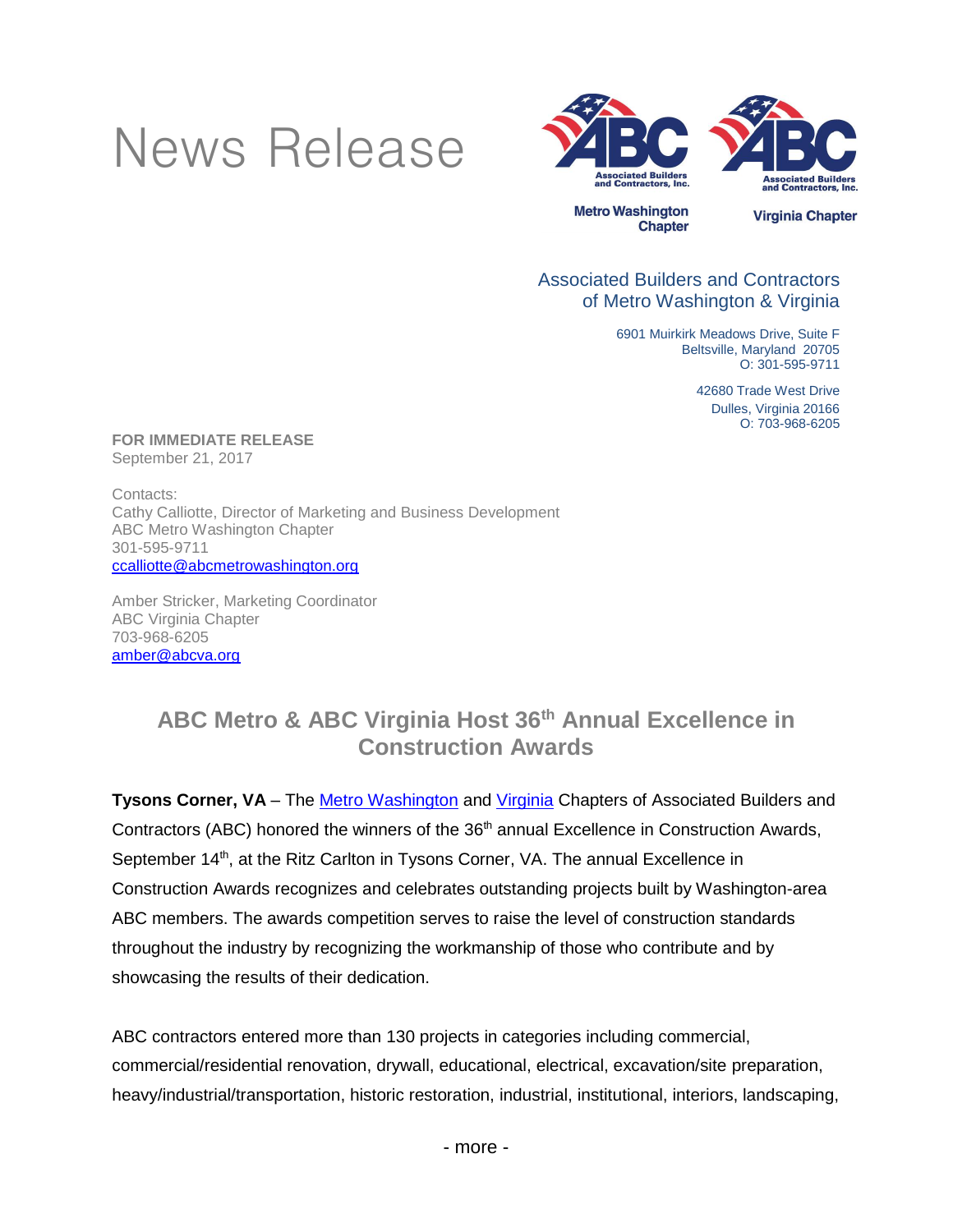masonry, mechanical, medical renovation, mega project, mixed use, residential, restaurant interior build-out, retail, and specialty.

"These winning projects highlight and honor the extraordinary teamwork between general contractors, architects and engineers, specialty contractors, and material suppliers," said Patrick J. Dean, president, ABC Virginia Chapter.

A large panel of industry experts served as the competition's judges. This year's panel included industry professionals from a cross-section of the building industry, including architects, owners, government officials, and other industry leaders around the Washington metro-area.

"To select the award winners, more than 100 judges reviewed the entry submittals and visited each project site," said Debbie Livingston, president, ABC of Metro Washington. "Projects were judged on complexity, unique challenges overcome, completion time, workmanship, innovation, cost and safety."

The evening also honored members of the construction team with the presentation of 15 Subcontractor of the Year Awards. More than 100 ABC general contractors voted to select the subcontractor winners.

Subcontractor of the Year Awards were presented in the following categories: concrete; doors and windows; drywall and ceiling; electrical; finish carpentry and architectural millwork; fire protection; furnishings; landscaping; masonry; mechanical; metals; paintings and wall coverings; plumbing; site work; stone, tile, flooring and carpet; and thermal and moisture protection.

Photographs are available by contacting Cathy Calliotte, director of marketing and business development, Associated Builders and Contractors - Metro Washington Chapter at 301-595-9711 or [ccalliotte@abcmetrowashington.org](mailto:ccalliotte@abcmetrowashington.org)

> **Associated Builders and Contractors Metro Washington and Virginia Chapters 36th Annual Metropolitan Washington Excellence in Construction Award Winners**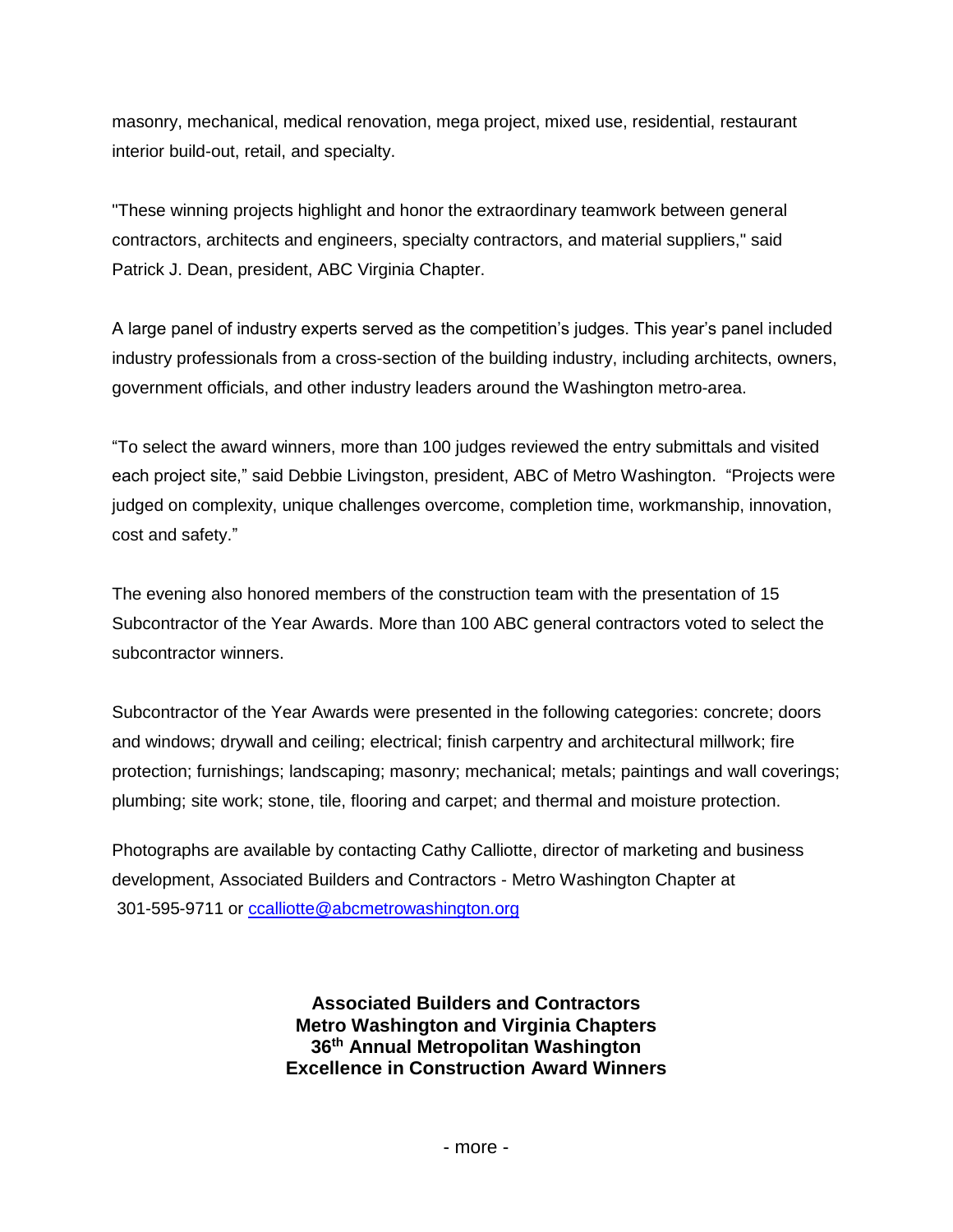| <b>Project Name</b>                                               | <b>Contractor Firm</b>                                     | <b>Project Category</b>                                                            |
|-------------------------------------------------------------------|------------------------------------------------------------|------------------------------------------------------------------------------------|
| <b>KIA Motors</b>                                                 | rand* construction corporation                             | A1 - Commercial (under \$2 million)                                                |
| Port Royal - Building 1                                           | R.W. Murray Co.                                            | A2 - Commercial (\$2-5 million)                                                    |
| Berkley Net at Innovation Park                                    | L.F. Jennings, Inc.                                        | A3 - Commercial (\$5-12 million)                                                   |
|                                                                   |                                                            |                                                                                    |
| Noblis                                                            | rand* construction corporation                             | A4 - Commercial (\$12-20 million)                                                  |
| 1800 K Street                                                     | Forrester Construction Co.                                 | A5 - Commercial (\$20-40 million)                                                  |
| <b>Building H</b>                                                 | HITT Contracting Inc.                                      | B - Industrial (eg, power plants, manufacturing plants, water<br>treatment plants) |
| St. Augustine's Episcopal Church                                  | Scott-Long Construction Inc.                               | C1 - Institutional (under \$10 million)                                            |
| U.S. Diplomacy Center                                             | <b>Gilbane Building Company</b>                            | C2 - Institutional (\$10-30 million)                                               |
| National Museum of the Marine Corps                               |                                                            |                                                                                    |
| Expansion                                                         | <b>Balfour Beatty Construction</b>                         | C3 - Institutional (over \$30 million)                                             |
| Square 50                                                         | Clark Construction Group, LLC                              | D1 - Mixed Use (under \$50 million)                                                |
| Lincoln at Tinner Hill<br>The Edward St. John Learning & Teaching | WCS Construction, LLC                                      | D2 - Mixed Use (over \$50 million)                                                 |
| Center                                                            | Manganaro Midatlantic, LLC                                 | DW - Drywall*                                                                      |
| Episcopal High School Stewart Student<br>Center                   | <b>DAVIS Construction</b>                                  | E - Historic Restoration                                                           |
| Trump International Hotel Washington<br>DC                        | LendILease (US) Construction<br>Inc.                       | E - Historic Restoration                                                           |
| St. Andrew's Episcopal School Student +<br><b>Athletic Center</b> | <b>DAVIS Construction</b>                                  | ED - Educational - Public & Private Schools                                        |
| BASIS Independent School - McLean                                 | <b>Gilbane Building Company</b>                            | ED - Educational - Public & Private Schools                                        |
| Insignia on M                                                     | Bausum and Duckett Electric,<br>LLC                        | Electrical                                                                         |
| 1776 Basketball Court and Rooftop                                 | <b>DFS Construction</b>                                    | F1 - Commercial/Residential Renovation (under \$1 million)                         |
| 1001 G Street Roof                                                | HITT Contracting Inc.                                      | F2 - Commercial/Residential Renovation (\$1-2 million)                             |
| Washington Hilton Lobby                                           | HITT Contracting Inc.                                      | F3 - Commercial/Residential Renovation (\$2-4 million)                             |
| <b>AKRE Capital Management Renovation</b>                         | Scott-Long Construction Inc.                               | F3 - Commercial/Residential Renovation (\$2-4 million)                             |
| 701 and 801 Pennsylvania Ave Lobby and<br>Amenities               | <b>DFS Construction</b>                                    | F4 - Commercial/Residential Renovation (\$4 million & over)                        |
| OG Systems                                                        | <b>DFS Construction</b>                                    | G2 - Interiors (\$35-50 sq. ft.)                                                   |
| Scott-Long Construction Headquarters                              | Scott-Long Construction Inc.                               | G3 - Interiors (\$50-75 sq. ft.)                                                   |
| Microsoft Chevy Chase                                             | HITT Contracting Inc.                                      | G4 - Interiors (\$75-100 sq. ft.)                                                  |
| Bloomberg                                                         | HITT Contracting Inc.                                      | G5 - Interiors (\$100 sq. ft. & over)                                              |
| Turkish Airlines Lounge at Washington<br>Dulles                   | <b>Turner Construction Company</b><br>Donohoe Construction | G5 - Interiors (\$100 sq. ft. & over)                                              |
| Anthology                                                         | Company                                                    | H1 - Residential Multi - High Rise Construction                                    |
| One Hill South Apartments                                         | HITT Contracting Inc.                                      | H1 - Residential Multi - High Rise Construction                                    |
| Willow & Maple                                                    | CBG Building Company LLC                                   | H2 - Residential Multi - Mid Rise (under 5 story) on Podium                        |
| Thrive Senior Living - Tribute at the Glen                        | Scott-Long Construction Inc.                               | H3 - Residential Multi - Garden Complex                                            |
| Whole Foods Market H Street                                       | L.F. Jennings, Inc.                                        | - Retail/Interiors Only                                                            |
| Moncler                                                           | rand* construction corporation                             | I1 - Retail (under \$5 million)                                                    |
| Cascades Overlook                                                 | L.F. Jennings, Inc.                                        | I2 - Retail (\$5 million & over)                                                   |
| AARP Main Plant Modernization                                     | Shapiro & Duncan, Inc.                                     | K - Mechanical*                                                                    |
| Pike & Rose                                                       | Ruppert Landscape, Inc.                                    | L - Landscaping*                                                                   |
| Adams Morgan Historic Hotel                                       | Calvert Masonry, Inc.                                      | $M - Masonry*$                                                                     |
| Parc Meridian                                                     | Telligent Masonry, LLC                                     | M - Masonry*                                                                       |
| Marine Corps Museum                                               | <b>Hallmark Iron Works</b>                                 | P1 - Specialty - Iron Work                                                         |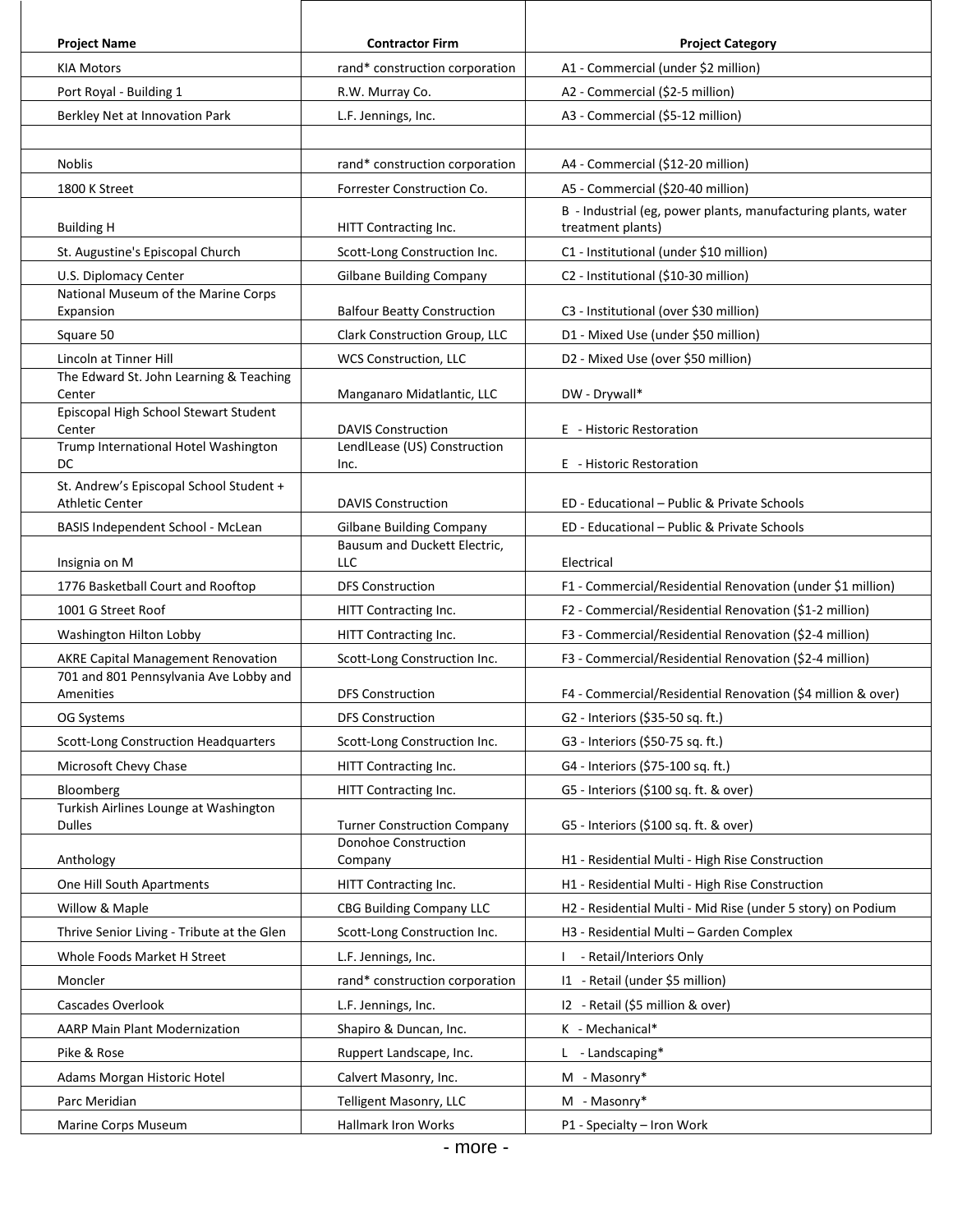| <b>Reston Station OBI</b>                                                    | Miller & Long Co., Inc.                       | P2 - Specialty - Concrete                                                                                     |
|------------------------------------------------------------------------------|-----------------------------------------------|---------------------------------------------------------------------------------------------------------------|
| Capitol Crossing 200 Mass Ave                                                | Miller & Long DC                              | P2 - Specialty - Concrete                                                                                     |
| Sfoglina                                                                     | <b>Potomac Construction</b><br>Services, Inc. | R - Restaurant Interior Build-Out                                                                             |
| FedEx Field                                                                  | <b>Hercules Fence</b>                         | <b>Specialty Contractor</b>                                                                                   |
| <b>Trump Hotel</b>                                                           | Prospect Waterproofing Co.                    | <b>Specialty Contractor</b>                                                                                   |
| United States Holocaust Museum<br><b>Conservation&amp; Collection Center</b> | PCC Construction Components,<br>Inc.          | <b>Specialty Contractor</b>                                                                                   |
| Revitalization of St Elizabeth's Center<br><b>Building</b>                   | Scaffold Resource, LLC                        | <b>Specialty Contractor</b>                                                                                   |
| 1785 Massachusetts Ave                                                       | C. J. Coakley Co., Inc.                       | <b>Specialty Contractor</b>                                                                                   |
| Trump International Hotel Ballroom and<br>Annex                              | Glenshaw Architectural<br>Woodwork            | <b>Specialty Contractor</b>                                                                                   |
| Shady Grove Fertility Ambulatory<br><b>Surgery Center</b>                    | <b>DPR Construction</b>                       | T - Medical Renovation                                                                                        |
| Inova Alexandria Hospital Critical Care<br>Unit Renovation                   | HITT Contracting Inc.                         | T - Medical Renovation                                                                                        |
| The Anacostia Riverwalk Trail -<br><b>Kenilworth Section</b>                 | Milani Construction, LLC                      | U - Heavy/Industrial/Transportation Construction (Examples:<br>Roads, Bridges, Tunnels, Subways, and Runways) |
| The Bartlett (Metropolitan Park Phase<br>4/5)                                | <b>Balfour Beatty Construction</b>            | V - Mega Project: Completed by general contractors with<br>budgets over \$100 million                         |

### **2017 Subcontractor of the Year Awards**

| <b>Drywall</b>                            | Reliant Drywall, Inc.                |
|-------------------------------------------|--------------------------------------|
| Electrical                                | Bausum & Duckett Electric, LLC       |
| Concrete                                  | Southland Concrete Corporation       |
| Mechanical & Plumbing                     | Anderson Mechanical Services, Inc.   |
| <b>Fire Protection</b>                    | Capitol Sprinkler Contracting, Inc.  |
| Painting & Wallcoverings                  | Cochran & Mann, Inc.                 |
| <b>Sitework</b>                           | <b>Strittmatter Contracting, LLC</b> |
| Landscape                                 | Ruppert Landscape, Inc.              |
| Furnishings Corp.                         | <b>Direct Path</b>                   |
| Finish Carpentry / Architectural Woodwork | Absolute Builders, Inc.              |
| Doors & Windows                           | Kensington Glass Arts, Inc.          |
| Stone, Tile, Flooring & Carpet            | CB Flooring, LLC                     |
| <b>Metals</b>                             | Tri-State Drywall, Inc.              |
| <b>Thermal &amp; Moisture Protection</b>  | Prospect Waterproofing Co.           |
| Masonry                                   | <b>Telligent Masonry, LLC</b>        |